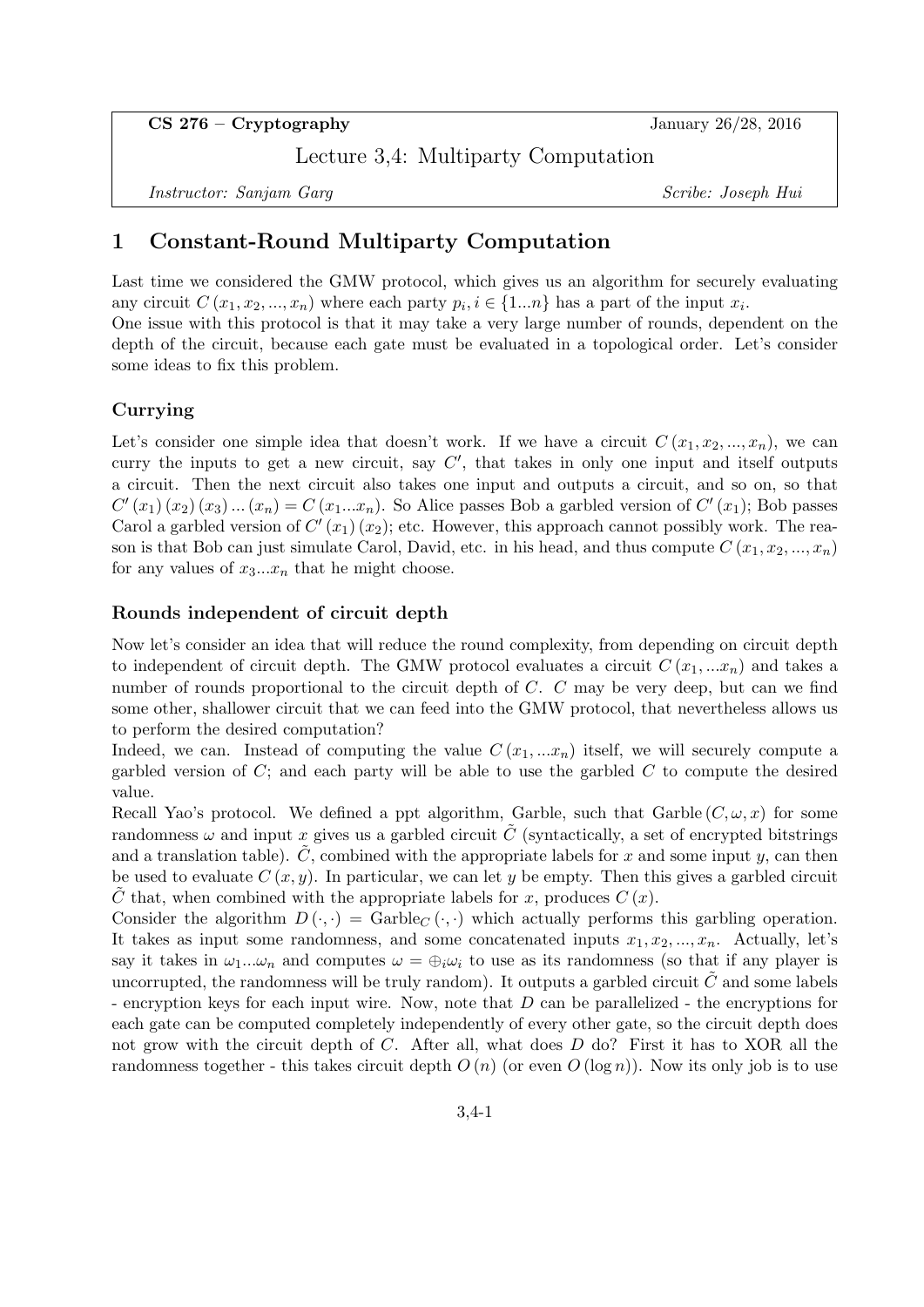some encryption keys (which it reads off from the randomness) to encrypt some other encryption keys (ditto). Each key is encrypted twice, as before. So the circuit depth is  $O(\log n)$ , plus the circuit depth of two encryptions, and it is independent of  $C$ . Note that the encryption circuit may increase in depth with the security parameter.

Let's review. We know how to use GMW to evaluate a circuit  $C$ , but it takes rounds proportional to the circuit depth  $C$ . Instead of  $C$ , we consider another circuit  $D$ .  $D$  has circuit depth independent of C (dependent only on the number of players and the security parameter). Each player generates randomness  $\omega_i$ , and we use the GMW protocol to securely compute  $D(\omega_1, x_1, ..., \omega_n, x_n)$ , that is,  $\tilde{C}$ ∘labels<sub>x<sub>1</sub>,...,x<sub>n</sub>. Each player now has access to the garbled circuit  $\tilde{C}$  as well as the appropriate input</sub> labels; and each player simply evaluates the garbled circuit using the input labels, thus computing the answer  $C(x_1,...x_n)$ .

Security follows easily. The GMW guarantees that each player learns nothing except the output, i.e. C plus the input labels. And, in turn, Yao's protocol guarantees that using  $C$  and the input labels, each player can learn nothing except the output. So each player learns nothing except the output, and we are done.

#### Constant rounds: BMR protocol

The above protocol still has round complexity dependent on the security parameter. We would like constant round complexity (assuming the number of players is constant). We will use the same idea as before: use GMW, but instead of computing the answer, compute a garbled circuit, which in turn may be used to compute the answer.

The difference is in the encryption that the garbled circuit will use. Before, we used a generic encryption circuit, whose depth might grow with the security parameter. Now, we use a specific encryption scheme which we will define, and this will also require us to change our protocol in some ways.

Recall the simple "one-time pad" PRG encryption scheme: Alice and Bob have a shared key k and a PRG G; and Alice simply sends a message  $m \oplus G(k)$ , whereas Bob XORs the message with  $G(k)$ to recover it. We will use this as our encryption scheme. Now, we must be extremely careful about what computation we secure with the GMW protocol. Including any sort of complex computation, such as the computation of  $G(k)$ , will increase circuit depth. So, we will take great pains to keep every possible computation out of GMW; the only thing that GMW will do is to securely combine keys for us by XOR-ing them together.

The garbled circuit structure is similar to Yao's construction. We have a circuit with some gates and wires. Each wire has four keys: two 0-keys and two 1-keys, which we call  $p_0, q_0, p_1, q_1$  respectively. Each gate has four encryptions, one for each possible output. Suppose we have a gate with input wire  $\alpha$  with value 1, and input wire  $\beta$  with value 0, and output wire  $\gamma$  (which happens to be an AND gate, so it has value  $1 \wedge 0 = 0$ . Then we XOR one of  $\alpha$ 's 1-keys, one of  $\beta$ 's 0-keys, and one of the encryptions. Whether we will use  $p$  or  $q$  depends on the encryption; we will use pp, pq, qp, qq once each. The reason we have two 0-keys (p and q) instead of just one, as in Yao's construction, is because we are using the XOR operation, and reusing keys would allow an attacker to discover correlations between the encrypted messages. This gives us the 0-keys for the output wire  $\gamma$  (actually it gives us a "seed key", which we can use to generate the appropriate keys). Now, let's describe the protocol.

1. First, each player samples two keys and a "blind bit" for each wire (either by just sampling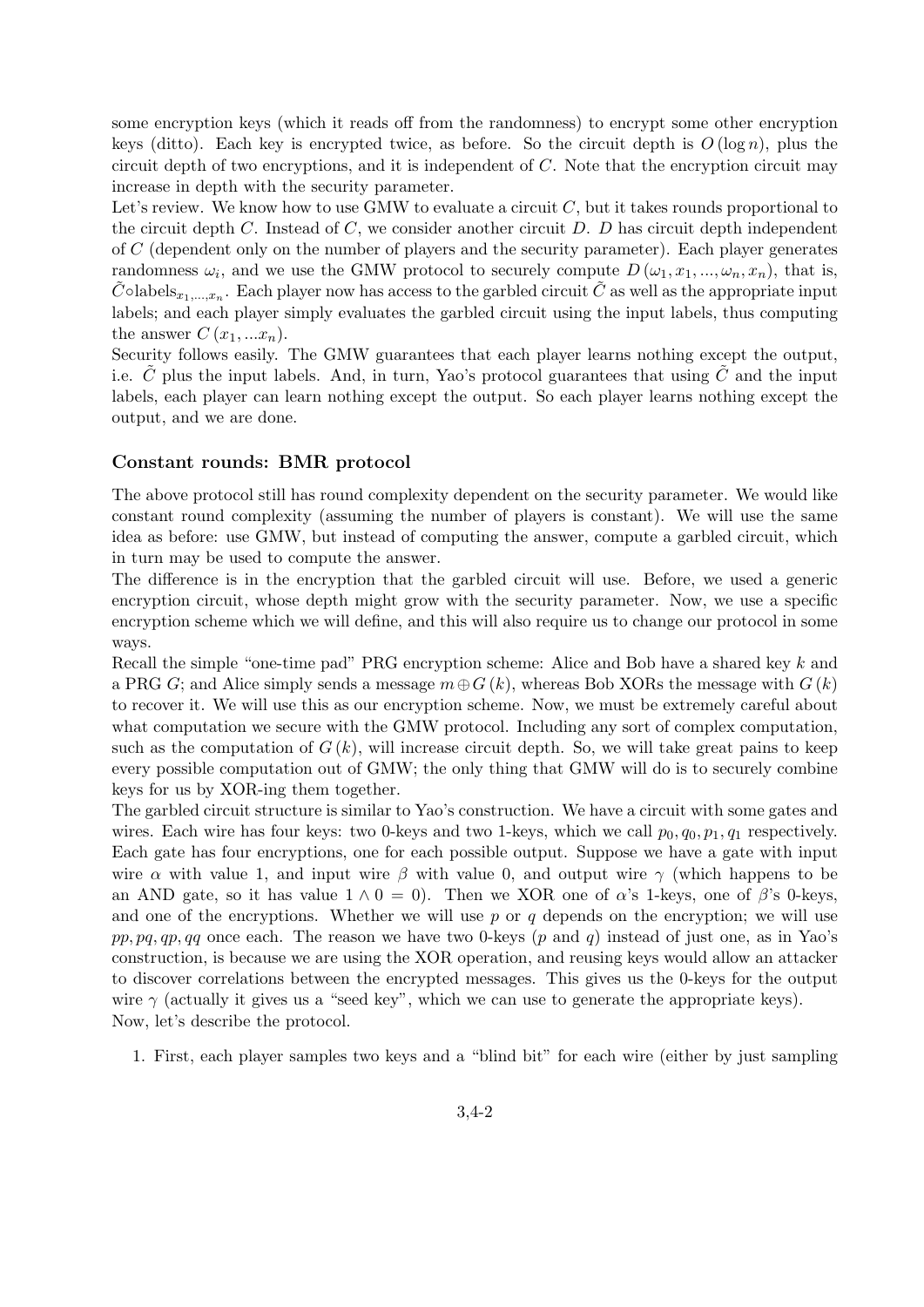them randomly, or by sampling a  $\kappa$ -bit string s and using it as the seed of a PRF). This gives  $\left(k_{0}^{\omega}\left(i\right),k_{1}^{\omega}\left(i\right),\lambda_{i}^{\omega}\right)$  .

The "seed key" for a wire  $\omega$  with bit b is the concatenation of each player's keys, key"  $k_b^{\omega}(1) \circ ... \circ k_b^{\omega}(n)$ , and the blind bit for a wire  $\omega$  is the XOR of each player's blind bits,  $\lambda^{\omega} = \lambda_1^{\omega} \oplus ... \oplus \lambda_n^{\omega}.$ 

The blind bit is necessary because each player will eventually learn the correct computation on the garbled circuit, which includes knowing which of her keys was used on each wire. If she knows how her keys correspond with 0 and 1, then she could figure out the value of each wire. The blind bit will be used to randomize the relationship, so that this does not happen.

- 2. Each player actually generates keys. Specifically, it uses the PRG to generate  $p_b^{\omega}(i)$ ,  $q_b^{\omega}(i)$  =  $G(k_b^{\omega}(i))$ , the two keys for bit b on wire  $\omega$ . Each key is length  $n\kappa$  for a total of  $2n\kappa$  bits.
- 3. The players run a GMW protocol to compute four encryptions for each gate. As with the previous construction, each gate can be parallelized. Considering a gate g with input wires  $\alpha, \beta$  and output  $\gamma$ , each player feeds the values  $(p_b^{\alpha}(i), q_b^{\alpha}(i))$ ,  $\left(p_b^{\beta}(i), q_b^{\beta}(i)\right)$  $\begin{array}{l} \beta \ b \end{array} (i)\,, q^{\beta}_b$  $\left(\begin{smallmatrix} \beta\ b \end{smallmatrix}\right);\ \lambda_i^{\alpha},\lambda_i^{\beta},\lambda_i^{\gamma};$  $k_h^{\gamma}$  $\delta$  (i) into the protocol. That is, she feeds in the 0- and 1-keys for the input wires, all the blind bits, and her keys for the output wire. The protocol then computes  $\oplus p_{\lambda^{\alpha} \oplus x}^{\alpha}(i) \oplus$  $p_\lambda^\beta$  $\int_{\lambda^{\beta}\oplus y}^{\beta}(i)\oplus \text{key}^{\gamma}_{g(x,y)\oplus \lambda^{\gamma}}$  for  $x, y = 0, 0$ ; then the same with  $p, q$  for  $x, y = 0, 1$ , then with  $q, p$  for  $x, y = 1, 0$ , and finally with  $q, q$  for  $x, y = 1, 1$ . That is, for each possible value on the input wires, it computes the XOR of the appropriate keys with the output wire's key corresponding to the correct output value, all with the appropriate blinding.

How is such a computation carried out? Given specific values of  $\alpha, \beta, \gamma, x, y$ , the circuit can compute this value by simply performing  $O(n)$  XOR operations on the blind bits, keys, and the values  $k_h^{\gamma}$  $\delta(t)$ . Thus it can be carried out with constant circuit depth and the GMW protocol can be carried out in a constant number of rounds.

- 4. Each player broadcasts  $\lambda_i^{\omega}$ ,  $k_b^{\omega}(i)$  for everyone else's input wires. Now, if we consider (say) a wire  $\omega$  that corresponds to player 1's (Alice's) input, she has been sent  $\lambda_i^{\omega}$  for all  $i \in 2...n$ . In addition, she knows  $\lambda_1^{\omega}$  because she generated it. So she knows the value of  $\lambda_1^{\omega}$ . On the other hand, player 2 does not know this value, because she does not know the value of  $\lambda_1^{\omega}$ ; Alice did not send it to her.
- 5. Now each player knows the blind bits for her input wires alone. Since she also knows the actual value of her input, she knows which key should be used in the computation. Thus, she broadcasts the keys for her own input wires. Specifically, if the  $j$ -th bit of player  $i$ 's input goes on wire  $\omega$ , she broadcasts  $k^{\omega}_{(x_i[j])\oplus\lambda^{\omega}}$ .

This concludes the protocol.

# Lecture 4: IT-Secure Multiparty Computation

We have now seen protocols for secure multiparty computation. However, these protocols relied on computational hardness assumptions. In fact, we can construct protocols that are informationtheoretically secure, even against unbounded adversaries. The drawback of this approach is that we will not be able to guarantee security if almost all parties are corrupted by the adversary. We will be able to guarantee security only if at most some constant fraction is corrupted.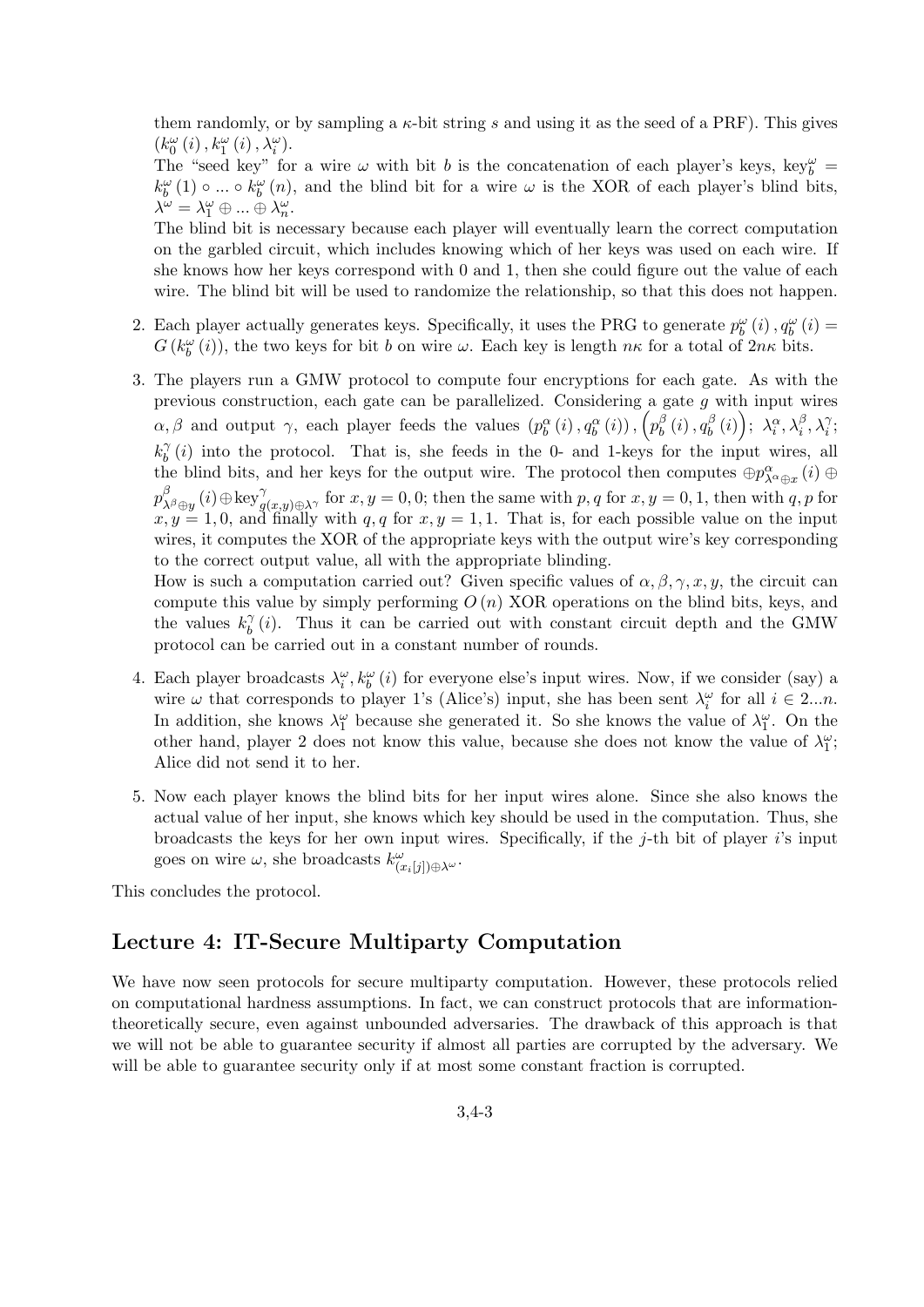One protocol, the CCD protocol, accomplishes this task, but we will not be looking at it as it only guarantees statistical security. Instead, we look at the BGW protocol, which guarantees perfect security against t adversaries. In the semi-honest case, it can protect against t adversaries as long as  $t < \frac{n}{2}$ ; in the malicious case, as long as  $t < \frac{n}{3}$ . A result by Rabin and Ben-Or also provides a construction against  $t < \frac{n}{2}$  malicious corruptions, assuming the presence of a broadcast channel, and providing statistical security.

The basic idea that we will use is secret sharing. A secret sharing scheme works as follows. A dealer has a bit b, and she wants to give "shares"  $a_1...a_n$  to players  $p_1...p_n$  such that the players can recover b as long as they all come together and share their values of  $a_i$ . This is an n-out-of-n scheme, since all n players need to cooperate; we can also define t-out-of-n schemes, in which only t players need to cooperate.

Note that we used this same idea in GMW. GMW had three stages:

- 1. Secret sharing: each party acts as a dealer and secret-shares a bit  $b$  for each of its input wires, by dealing out bits  $a_i$  such that  $\sum_i a_i = b$ .
- 2. Computation: For each gate, the parties securely combined their shares for the input wires to produce shares for the output wire.
- 3. Reconstruction: All parties revealed their shares for the output wire to recover the desired result.

In the BGW protocol, we will use a t-out-of-n secret-sharing scheme, called Shamir's Secret Sharing. The scheme works as follows. Consider a field F (e.g. the integers modulo a prime) with  $|F| > n$ , and n distinct nonzero values  $\alpha_1, \alpha_2, ..., \alpha_n \in F$ . Sample a random polynomial  $p(x)$  of degree t such that  $p(0) = s$ , the secret to be shared. Now given  $t + 1$  points of the polynomial, we can uniquely determine the polynomial and evaluate it at 0 to recover the secret (this is covered in e.g. CS70). Given  $t$  points of the polynomial, every value of the secret is equally likely and thus we gain zero information about it.

Now that we've decided on how to share secrets, let's consider the computation phase. We have a function to evaluate, which can be expressed as a circuit composed of addition and multiplication gates (over the field). We'll consider a gate, with two inputs,  $p(0)$  and  $q(0)$ , encoded in two randomy polynomials p and q with shares  $\alpha_i, \beta_i$  split among the n players. Suppose this gate is an addition gate. Then, we want to compute the shares of a third polynomial, r, such that  $r(0) = p(0) + q(0)$ , and  $r$  is a random polynomial among all degree-t polynomials with this property. This is simple: our output polynomial is  $p + q$  with  $(p + q)(0) = p(0) + q(0)$ , and each player computes her new output share as  $\gamma_i = \alpha_i + \beta_i$ .  $p + q$  is clearly a random polynomial (being the sum of two random polynomials) and has the desired evaluation at 0. Similarly, if this gate is a constant-multiplication gate (i.e. we want to multiply the polynomial by a fixed constant c), evaluation is also easy; everyone multiplies their share by c.

How about multiplication of  $p(0)$  and  $q(0)$ ? At first, this may seem easy: pq is a new polynomial that indeed satisfies  $(pq)(0) = p(0)q(0)$ , so perhaps each player can just multiply their two shares. However, this doesn't work, for two reasons. First of all, the product of two random polynomials is not necessarily itself random (the distribution may be nonuniform). Secondly, the resulting polynomial will be of degree  $2t$ , not degree  $t$ .

We can fix both of these problems. First, each player i multiplies her two shares,  $f_a(\alpha_i)$  and  $f_b(\alpha_i)$ , together. Now the players have shares corresponding to the polynomial  $pq$  (note that here is where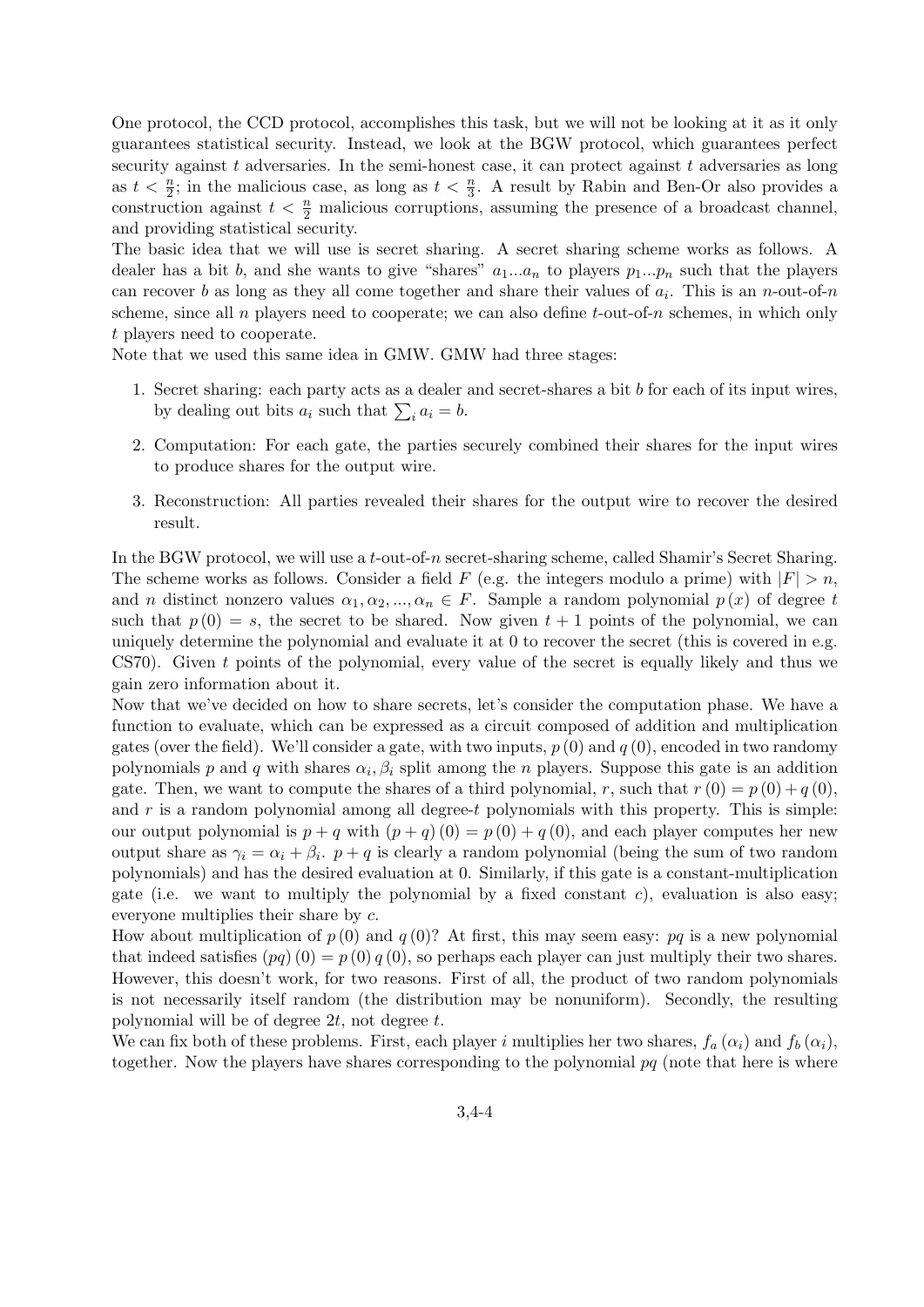we use the assumption that  $2t \leq n$ ; if not, then the players do not have enough points to uniquely determine  $pq$ , and the information is lost).

Now, let's fix the randomization problem through a process called "rerandomization". This is easy: we can just add a random polynomial r of degree 2t, such that  $r(0) = 0$ . Any polynomial plus a random polynomial is a random polynomial, so this fixes our problem, and does not change the encoded secret. In order to add this polynomial, one party will be the dealer: she will pick the polynomial at random, generate the shares, and give them to all parties, who will then add the assigned shares to their shares. And since no one party can be trusted to be the dealer, we have every party deal in turn, in total adding  $n$  polynomials to our original polynomial. This produces a new polynomial which we will call  $h(x)$ .

How will we fix the degree problem? We will devise a procedure to truncate our polynomial  $h(x)$ . Clearly, if we have a random polynomial of degree 2t, chopping off the highest t coefficients gives us a polynomial of degree  $t$  that is also random. All parties collectively hold shares  $h(\alpha_1)...h(\alpha_n)$  of  $h(x)$ , and they want to compute  $h(\alpha_1)...h(\alpha_n)$  of  $h(x)$  = truncate<sub>t</sub> ( $h(x)$ ). This

can be described as a matrix operation:  $\sqrt{ }$  $\overline{1}$  $\hat{h}\left(\alpha_{1}\right)$ ...  $\hat{h}\left(\alpha_n\right)$  $\setminus$  $= V_{\alpha} \cdot P_T \cdot V_{\alpha}^{-1}$  $\sqrt{ }$  $\overline{1}$  $h(\alpha_1)$ ...  $h(\alpha_n)$  $\setminus$  $\bigg\}$ .  $V_{\alpha}$  is the matrix that evaluates a degree-n polynomial, with its coefficients listed in a vector, at points  $\alpha_1...\alpha_n$ . That is,

 $\sqrt{ }$ 1  $\alpha_1$  ...  $\alpha_1^{n-1}$  $\setminus$ 

 $V_\alpha =$  $\mathcal{L}$ ... ... 1  $\alpha_n$  ...  $\alpha_n^{n-1}$ (verify in your head that this corresponds to polynomial evaluation).

Correspondingly,  $V_{\alpha}^{-1}$  is the inverse of  $V_{\alpha}$ , so it converts a polynomial from point-value representation to coefficient representation. Finally,  $P_T$  is the truncation matrix: it is an n-by-n matrix with a  $t + 1$ -by- $t + 1$  identity matrix in the top left corner, and the rest all zeroes. So, we have h in point-value form; we multiply it by  $V_{\alpha}^{-1}$  to get the coefficient form; we multiply it by  $P_T$  to chop off all but the lowest  $t + 1$  coefficients, reducing the degree; and then we multiply it by  $V_{\alpha}$  to put it back in coefficient representation. This produces the shares of  $\hat{h}(x)$  that we want.

However, how do we actually perform this computation, without sharing information and thus leaking the answer? Observe that we expressed the computation as a matrix multiplication. This means that the computation is necessarily linear; that is, we can express it as  $h(\alpha_i) = c_{i1}h(\alpha_1) +$  $c_{i2}h(\alpha_2) + ... + c_{in}h(\alpha_n)$  for some known constants  $c_{ij}$ . Then how do we compute this? Well, this computation consists solely of addition and constant-multiplication operations, which we already know how to do! So, whenever we need to do a multiplication operation, we need to do degree reduction, and we can bootstrap it by running a subprotocol that requires only additions/constant multiplications. Note that at the end of this subprotocol, players do not reveal their shares publicly; they only send their shares to the player that requires them (i.e. player i requires the shares for  $h(\alpha_i)$ . Now that we know how to perform addition and multiplication, we can carry out the evaluation of the circuit, and this completes the protocol.

## Malicious IT-Secure Multiparty Computation

Now let's try to extend this scheme to the malicious setting. When players can act maliciously, they have many ways to break the protocol. In the computation stage, they can do all sorts of crazy things: send random garbage, send a nonzero polynomial in the rerandomization phase, etc. In the input stage, they could generate a polynomial that is of degree  $>t$ , so that different sets of